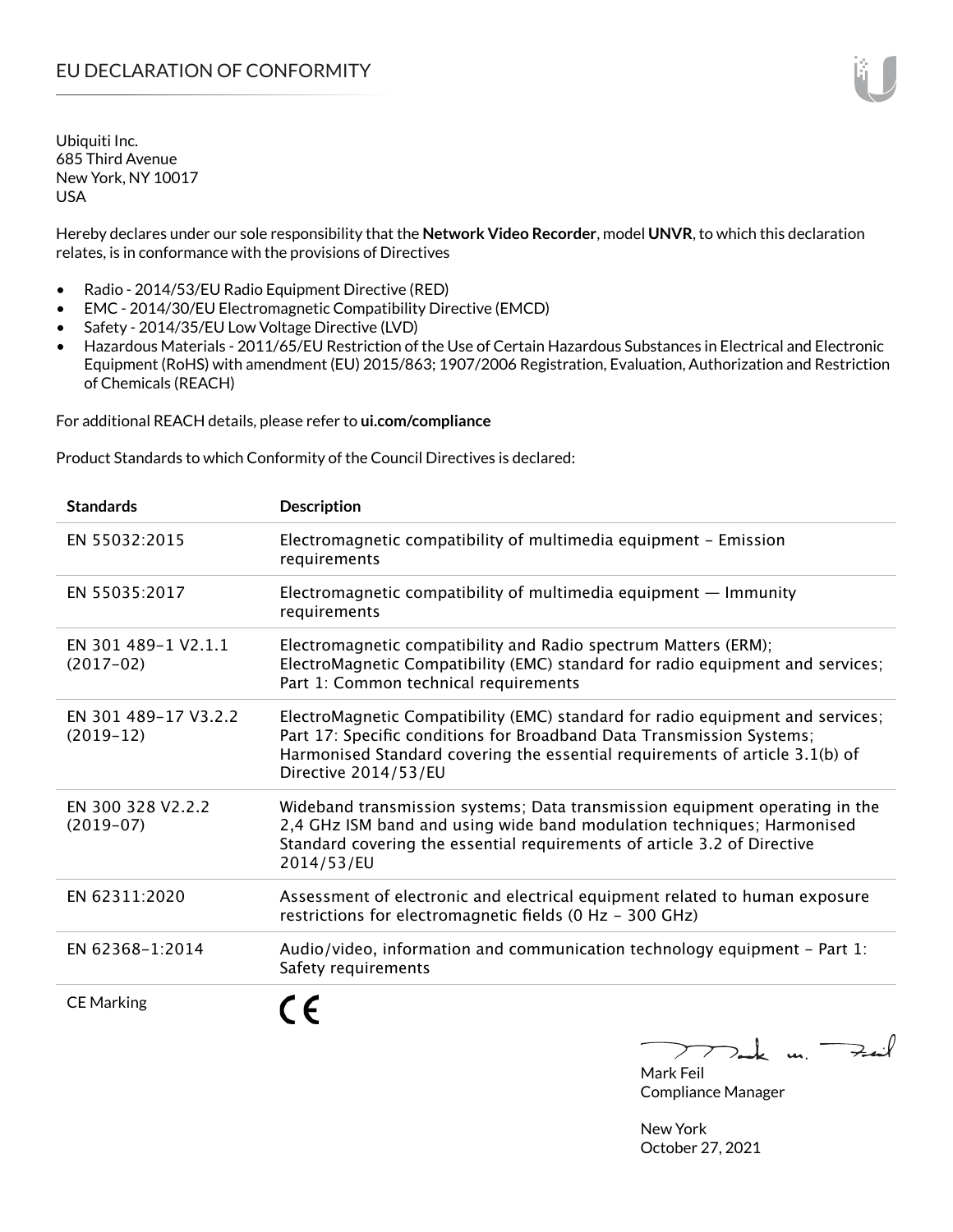## **UNVR**

#### **български** [Bulgarian]

С настоящото Ubiquiti декларира, че това устройство UNVR е в съответствие със съществените изисквания и други приложими разпоредби на Директиви 2014/53/EC, 2014/30/ЕС, 2014/35/ЕС.

#### **Hrvatski** [Croatian]

Ubiquiti ovim putem izjavljuje da je ovaj uređaj UNVR sukladan osnovnim zahtjevima i ostalim bitnim odredbama Direktiva 2014/53/EU, 2014/30/EU, 2014/35/EU.

## **Čeština** [Czech]

Ubiquiti tímto prohlašuje, že toto UNVR zařízení, je ve shodě se základními požadavky a dalšími příslušnými ustanoveními směrnic 2014/53/EU, 2014/30/EU, 2014/35/EU.

#### **Dansk** [Danish]

Hermed, Ubiquiti, erklærer at denne UNVR enhed, er i overensstemmelse med de væsentlige krav og øvrige relevante krav i direktiver 2014/53/EU, 2014/30/EU, 2014/35/EU.

## **Nederlands** [Dutch]

Hierbij verklaart Ubiquiti, dat deze UNVR apparaat, in overeenstemming is met de essentiële eisen en de andere relevante bepalingen van richtlijnen 2014/53/EU, 2014/30/EU, 2014/35/EU.

#### **English**

Hereby, Ubiquiti, declares that this UNVR device, is in compliance with the essential requirements and other relevant provisions of Directives 2014/53/EU, 2014/30/EU, 2014/35/EU.

#### **Eesti keel** [Estonian]

Käesolevaga Ubiquiti kinnitab, et antud UNVR seade, on vastavus olulistele nõuetele ja teistele asjakohastele sätetele direktiivide 2014/53/EL, 2014/30/EL, 2014/35/EL.

#### **Suomi** [Finnish]

Täten Ubiquiti vakuuttaa, että tämä UNVR laite, on yhdenmukainen olennaisten vaatimusten ja muiden sitä koskevien direktiivien 2014/53/EU, 2014/30/EU, 2014/35/EU.

## **Français** [French]

Par la présente Ubiquiti déclare que l'appareil UNVR, est conforme aux exigences essentielles et aux autres dispositions pertinentes des directives 2014/53/UE, 2014/30/UE, 2014/35/UE.

## **Deutsch** [German]

Hiermit erklärt Ubiquiti, dass sich dieses UNVR Gerät, in Übereinstimmung mit den grundlegenden Anforderungen und den anderen relevanten Vorschriften der Richtlinien 2014/53/EU, 2014/30/EU, 2014/35/EU befindet.

## **Ελληνικά** [Greek]

Δια του παρόντος, Ubiquiti, δηλώνει ότι αυτή η συσκευή UNVR, είναι σε συμμόρφωση με τις βασικές απαιτήσεις και τις λοιπές σχετικές διατάξεις των οδηγιών 2014/53/ EE, 2014/30/EE, 2014/35/EE.

### **Magyar** [Hungarian]

Ezennel Ubiquiti kijelenti, hogy ez a UNVR készülék megfelel az alapvető követelményeknek és más vonatkozó 2014/53/EU, 2014/30/EU, 2014/35/EU irányelvek rendelkezéseit.

#### **Íslenska** [Icelandic]

Hér, Ubiquiti, því yfir að þetta UNVR tæki er í samræmi við grunnkröfur og önnur viðeigandi ákvæði tilskipana 2014/53/ESB, 2014/30/ESB, 2014/35/ESB.

#### **Italiano** [Italian]

Con la presente, Ubiquiti, dichiara che questo dispositivo UNVR, è conforme ai requisiti essenziali ed alle altre disposizioni pertinenti delle direttive 2014/53/UE, 2014/30/UE, 2014/35/UE.

#### **Latviešu valoda** [Latvian]

Ar šo, Ubiquiti, deklarē, ka UNVR ierīce, ir saskaņā ar būtiskajām prasībām un citiem attiecīgiem noteikumiem Direktīvās 2014/53/ES, 2014/30/ES, 2014/35/ES.

#### **Lietuvių kalba** [Lithuanian]

Ubiquiti deklaruoja, kad šis UNVR įrenginys atitinka esminius reikalavimus ir kitas 2014/53/ES, 2014/30/ES, 2014/35/ES Direktyvų nuostatas.

#### **Malti** [Maltese]

Hawnhekk, Ubiquiti, tiddikjara li dan il-mezz UNVR huwa konformi mar-rekwiżiti essenzjali u dispożizzjonijiet rilevanti oħrajn ta 'Direttivi 2014/53/UE, 2014/30/UE, 2014/35/UE.

#### **Norsk** [Norwegian]

Herved Ubiquiti, erklærer at denne UNVR enheten, er i samsvar med de grunnleggende kravene og andre relevante bestemmelser i direktivene 2014/53/EU, 2014/30/EU, 2014/35/EU.

#### **Polski** [Polish]

Niniejszym, Ubiquiti, oświadcza, że urządzenie UNVR, jest zgodny z zasadniczymi wymaganiami oraz pozostałymi stosownymi postanowieniami Dyrektyw 2014/53/UE, 2014/30/UE, 2014/35/UE.

#### **Português** [Portuguese]

Ubiquiti declara que este dispositivo UNVR, está conforme com os requisitos essenciais e outras disposições das Directivas 2014/53/UE, 2014/30/UE, 2014/35/UE.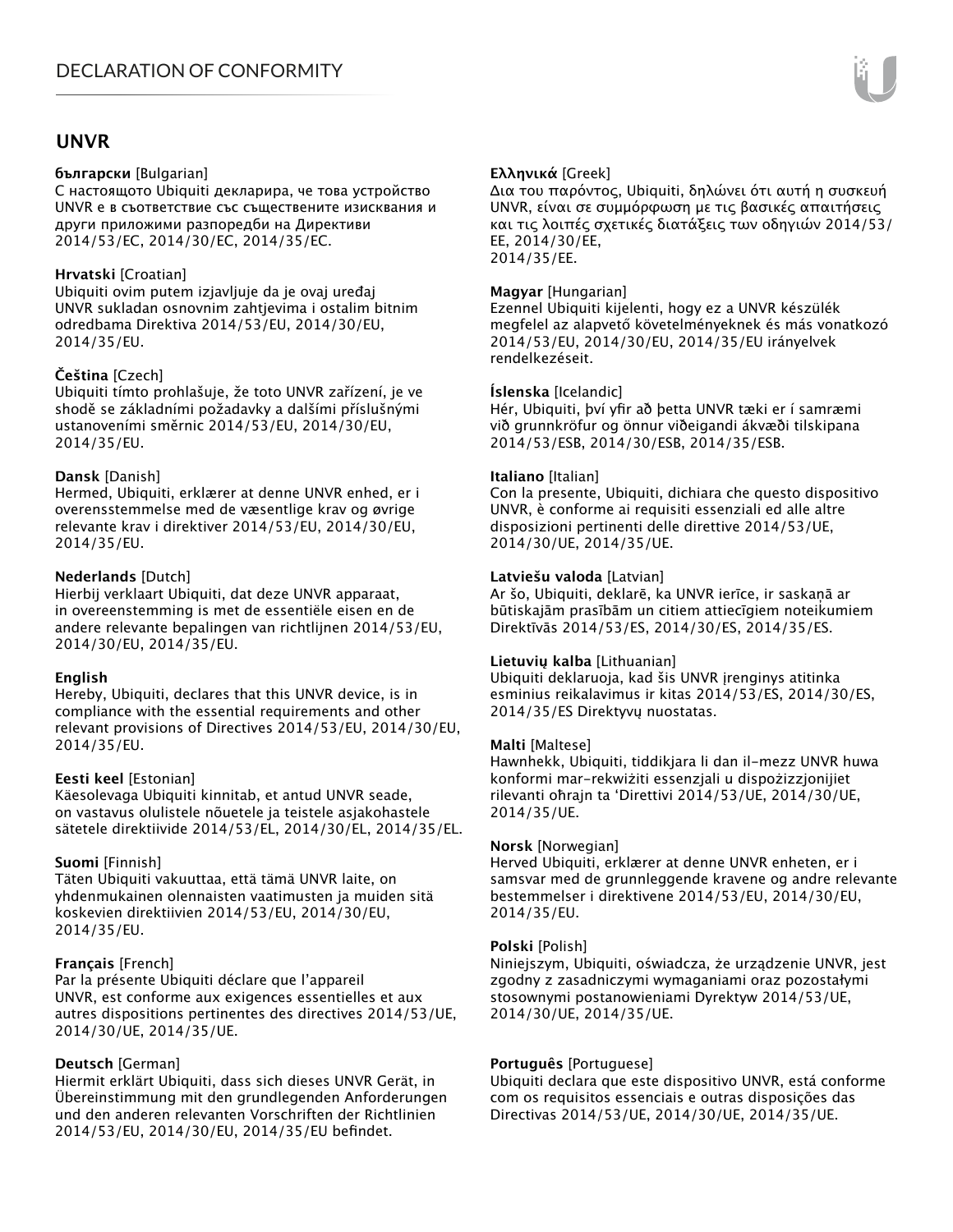#### **Română** [Romanian]

Prin prezenta, Ubiquiti declară că acest dispozitiv UNVR este în conformitate cu cerințele esențiale și alte prevederi relevante ale Directivelor 2014/53/UE, 2014/30/UE, 2014/35/UE.

#### **Slovenčina** [Slovak]

Týmto Ubiquiti, prehlasuje, že toto UNVR zariadenie, je v súlade so základnými požiadavkami a ďalšími relevantnými ustanoveniami smernice 2014/53/EÚ, 2014/30/EÚ, 2014/35/EÚ.

#### **Slovenščina** [Slovenian]

Družba Ubiquiti izjavlja, da je naprava UNVR v skladu z obveznimi zahtevami in drugimi ustreznimi določbami direktiv 2014/53/EU, 2014/30/EU in 2014/35/EU.

#### **Español** [Spanish]

Por medio de la presente Ubiquiti declara que este dispositivo UNVR, cumple con los requisitos esenciales y cualesquiera otras disposiciones aplicables o exigibles de las Directivas 2014/53/UE, 2014/30/UE, 2014/35/UE.

#### **Svenska** [Swedish]

Härmed Ubiquiti, intygar att denna UNVR enhet är i överensstämmelse med de väsentliga egenskapskrav och övriga relevanta bestämmelser som framgår av direktiven 2014/53/EU, 2014/30/EU, 2014/35/EU.

#### **Accessories**:

https://www.ui.com/products/#default https://www.ui.com/products/#accessories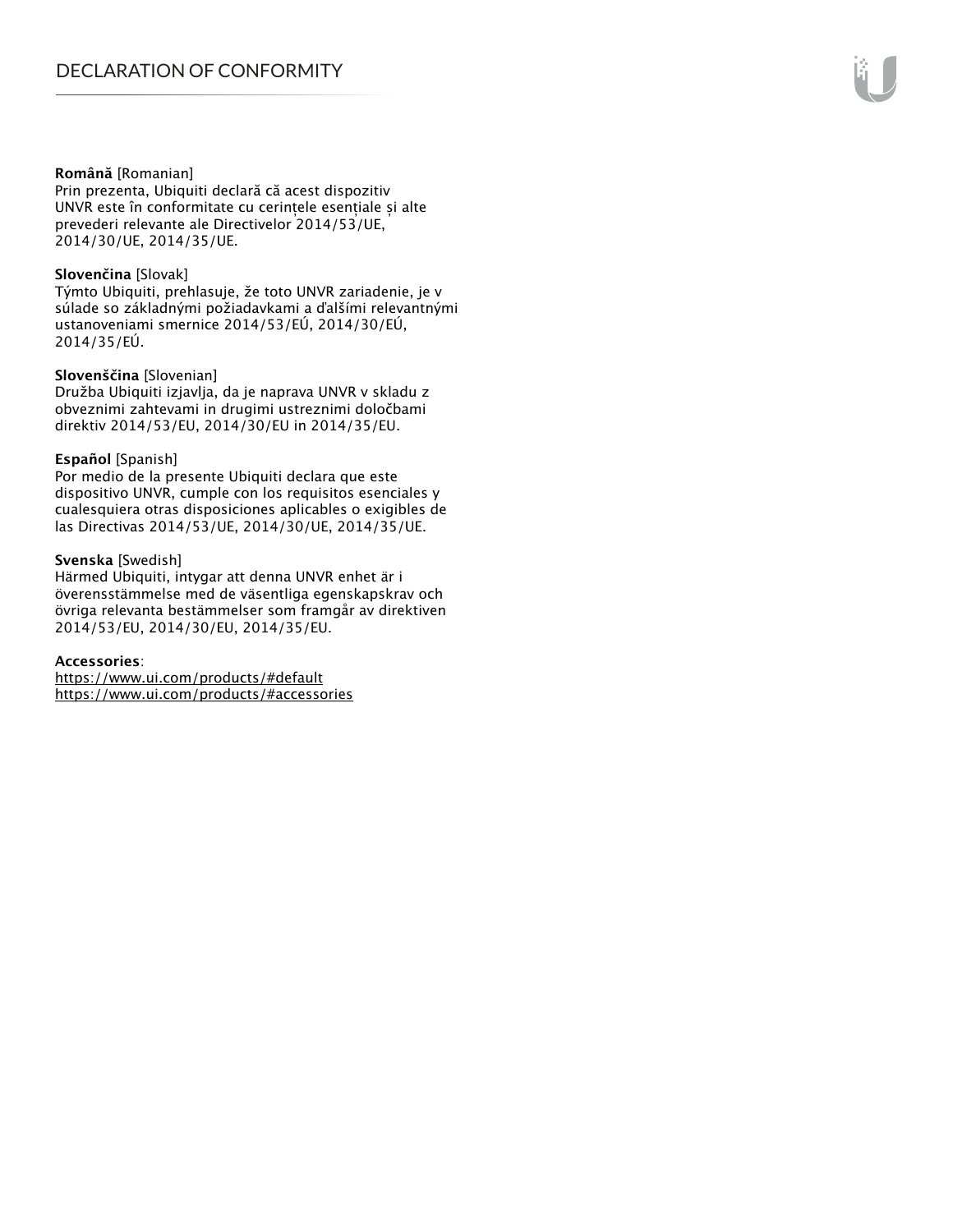Hereby declares under our sole responsibility that the **Network Video Recorder**, model **UNVR**, to which this declaration relates, is in conformance with the provisions of UK Regulations

- Radio Equipment Regulations 2017
- Electromagnetic Compatibility Regulations 2016
- Electrical Equipment (Safety) Regulations 2016
- Hazardous Materials The Restriction of the Use of Certain Hazardous Substances in Electrical and Electronic Equipment Regulations 2012; 1907/2006 Registration, Evaluation, Authorization and Restriction of Chemicals (REACH)

For additional REACH details, please refer to **ui.com/compliance**

Product Standards to which Conformity of the Council Directives is declared:

| <b>Standards</b>                    | <b>Description</b>                                                                                                                                                                                                                                                |
|-------------------------------------|-------------------------------------------------------------------------------------------------------------------------------------------------------------------------------------------------------------------------------------------------------------------|
| EN 55032:2015                       | Electromagnetic compatibility of multimedia equipment - Emission require-<br>ments                                                                                                                                                                                |
| EN 55035:2017                       | Electromagnetic compatibility of multimedia equipment - Immunity require-<br>ments                                                                                                                                                                                |
| EN 301 489-1 V2.1.1<br>$(2017-02)$  | Electromagnetic compatibility and Radio spectrum Matters (ERM);<br>ElectroMagnetic Compatibility (EMC) standard for radio equipment and services;<br>Part 1: Common technical requirements                                                                        |
| EN 301 489-17 V3.2.2<br>$(2019-12)$ | ElectroMagnetic Compatibility (EMC) standard for radio equipment and ser-<br>vices; Part 17: Specific conditions for Broadband Data Transmission Systems;<br>Harmonised Standard covering the essential requirements of article 3.1(b) of<br>Directive 2014/53/EU |
| EN 300 328 V2.2.2<br>$(2019-07)$    | Wideband transmission systems; Data transmission equipment operating in<br>the 2,4 GHz ISM band and using wide band modulation techniques; Harmon-<br>ised Standard covering the essential requirements of article 3.2 of Directive<br>2014/53/EU                 |
| EN 62311:2020                       | Assessment of electronic and electrical equipment related to human exposure<br>restrictions for electromagnetic fields (0 Hz - 300 GHz)                                                                                                                           |
| EN 62368-1:2014                     | Audio/video, information and communication technology equipment - Part 1:<br>Safety requirements                                                                                                                                                                  |
| <b>UKCA Marking</b>                 | $\rightarrow$ $\rightarrow$ $\rightarrow$ $\rightarrow$                                                                                                                                                                                                           |

Mark Feil Compliance Manager

New York

October 27, 2021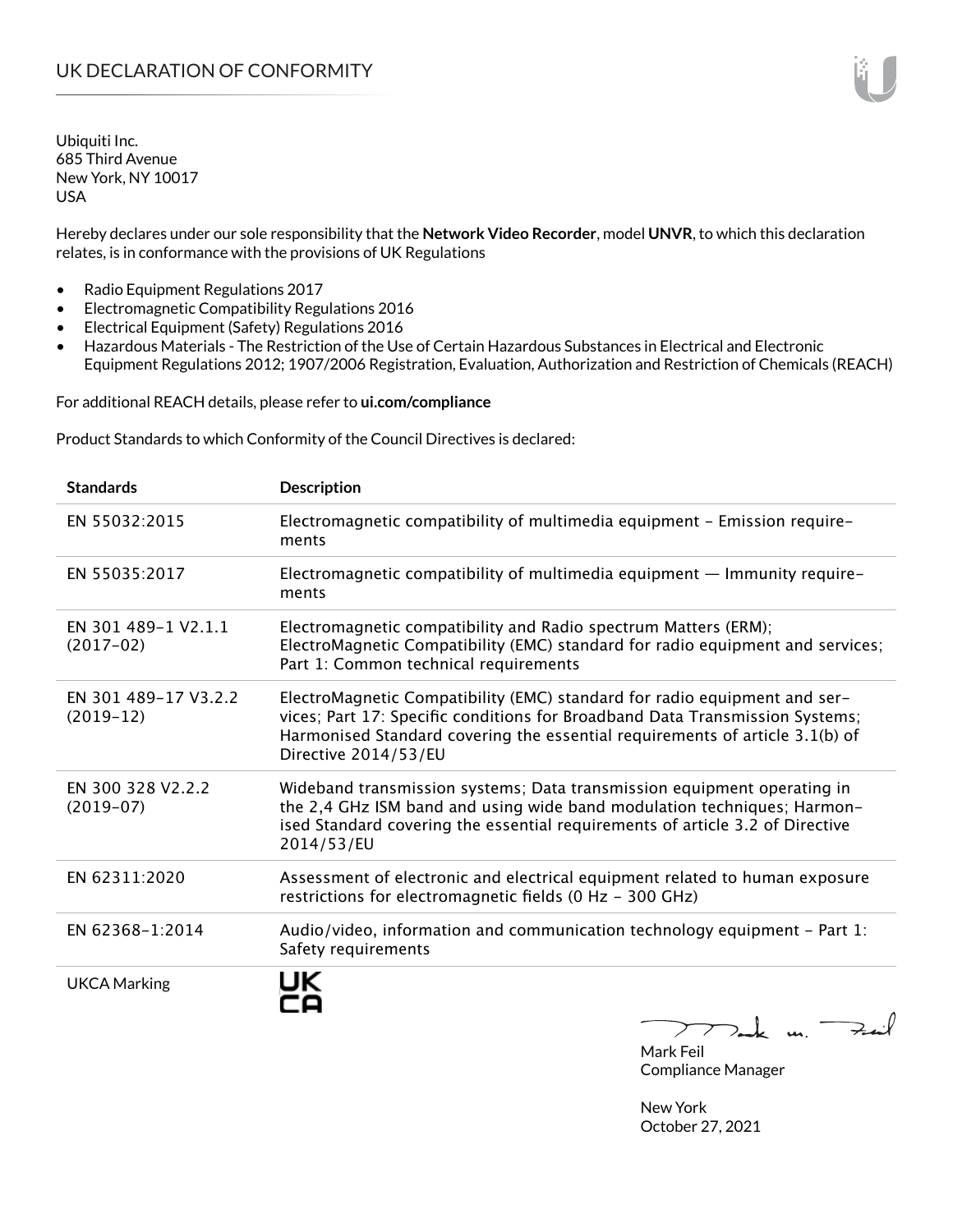Con la presente dichiara sotto la propria esclusiva responsabilità che l' **Network Video Recorder**, modello **UNVR**, a cui si riferisce la presente dichiarazione, è conforme alle disposizioni delle Direttive

- Radio 2014/53/EU Direttiva sulle apparecchiature radio (RED)
- EMC -2014/30/UE Direttiva sulla Compatibilità Elettromagnetica (EMCD)
- Sicurezza -2014/35/UE Direttiva sulla Bassa Tensione (LVD)
- Materiali Pericolosi -2011/65/UE Restrizione dell'uso di alcune Sostanze Pericolose nelle Apparecchiature Elettriche ed Elettroniche (RoHS) con emendamento (UE) 2015/863; 1907/2006 Registrazione, Valutazione, Autorizzazione e Restrizione delle Sostanze Chimiche (REACH)

Per ulteriori dettagli sul REACH, fare riferimento a **ui.com/compliance**

| <b>Standards</b>                    | <b>Description</b>                                                                                                                                                                                                                                                               |
|-------------------------------------|----------------------------------------------------------------------------------------------------------------------------------------------------------------------------------------------------------------------------------------------------------------------------------|
| EN 55032:2015                       | Compatibilità elettromagnetica delle apparecchiature multimediali —<br>Prescrizioni di Emissione                                                                                                                                                                                 |
| EN 55035:2017                       | Electromagnetic compatibility of multimedia equipment - Immunity<br>requirements                                                                                                                                                                                                 |
| EN 301 489-1 V2.1.1<br>$(2017-02)$  | Compatibilità elettromagnetica e problematiche di spettro radio (ERM); Norma<br>di compatibilità elettromagnetica (EMC) per apparecchiature e servizi radio;<br>Parte 1: Requisiti tecnici comuni                                                                                |
| EN 301 489-17 V3.2.2<br>$(2019-12)$ | Norma di Compatibilità Elettromagnetica (EMC) per apparecchiature e servizi<br>radio; Parte 17: Condizioni specifiche per sistemi di trasmissione dati a banda<br>larga; Norma armonizzata relativa ai requisiti essenziali dell'articolo 3.1(b) della<br>direttiva 2014/53/UE   |
| EN 300 328 V2.2.2<br>$(2019-07)$    | Sistemi di trasmissione a banda larga; apparecchiature di trasmissione dati che<br>operano nella banda 2,4 GHz ISM e che utilizzano tecniche di modulazione a<br>banda larga; norma armonizzata relativa ai requisiti essenziali dell'articolo 3.2<br>della direttiva 2014/53/UE |
| EN 62311:2020                       | Valutazione degli apparecchi elettronici ed elettrici in relazione ai limiti di base<br>per l'esposizione umana ai campi elettromagnetici (0 Hz - 300 GHz)                                                                                                                       |
| EN 62368-1:2014                     | Apparecchiature per la tecnologia audio/video, dell'informazione e della<br>comunicazione - Parte 1: Requisiti di sicurezza                                                                                                                                                      |
| <b>CE Marking</b>                   |                                                                                                                                                                                                                                                                                  |



Compliance Manager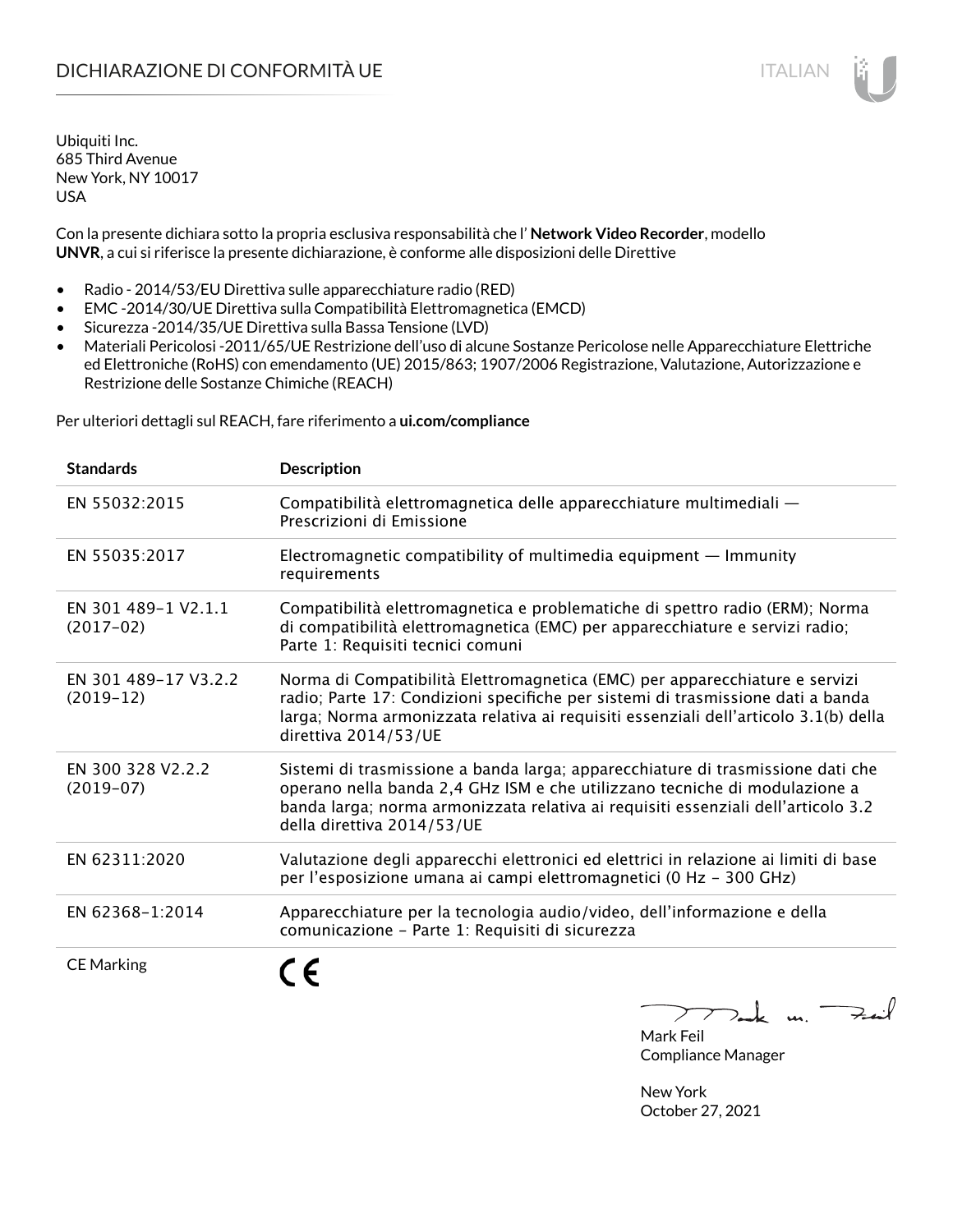Déclare par la présente, sous notre seule responsabilité, que l'**Network Video Recorder**, modèle **UNVR**, auquel se rapporte cette déclaration, est conforme aux dispositions des Directives

- Radio 2014/53/EU Directive sur les Équipements Radio (RED)
- EMC -2014/30/EU Directive sur la Compatibilité Electromagnétique (EMCD)
- Sécurité -2014/35/EU Directive sur la Basse Tension (LVD)
- Matières dangereuses -2011/65/UE Restriction de l'utilisation de Certaines Substances Dangereuses dans les Equipements Electriques et Electroniques (RoHS) avec amendement (EU) 2015/863 ; 1907/2006 Enregistrement, Evaluation, Autorisation et Restriction des Produits Chimiques (REACH)

Pour plus de détails sur le règlement REACH, veuillez consulter le site **ui.com/compliance**

| <b>Standards</b>                    | <b>Description</b>                                                                                                                                                                                                                                                                                                                     |
|-------------------------------------|----------------------------------------------------------------------------------------------------------------------------------------------------------------------------------------------------------------------------------------------------------------------------------------------------------------------------------------|
| EN 55032:2015                       | Compatibilité électromagnétique des équipements multimédia — Exigences<br>d'émission                                                                                                                                                                                                                                                   |
| EN 55035:2017                       | Electromagnetic compatibility of multimedia equipment $-$ Immunity<br>requirements                                                                                                                                                                                                                                                     |
| EN 301 489-1 V2.1.1<br>$(2017-02)$  | Compatibilité électromagnétique et spectre radioélectrique (ERM) ; Norme de<br>compatibilité électromagnétique (CEM) pour les équipements de communication<br>radio et services ; Partie 1 : Exigences techniques communes                                                                                                             |
| EN 301 489-17 V3.2.2<br>$(2019-12)$ | Norme de compatibilité électromagnétique (CEM) concernant les équipements<br>de communication radio et services ; partie 17 : Exigences particulières<br>applicables aux systèmes de transmission de données à large bande ; norme<br>harmonisée couvrant les exigences essentielles de l'article 3.1(b) de la directive<br>2014/53/UE |
| EN 300 328 V2.2.2<br>$(2019-07)$    | Systèmes de transmission de données à large bande ; Matériel de transmission<br>de données fonctionnant dans la bande ISM à 2, 4 GHz et utilisant des<br>techniques de modulation à étalement du spectre ; Norme harmonisée couvrant<br>les exigences essentielles de l'article 3.2 de la directive 2014/53/UE.                        |
| EN 62311:2020                       | Évaluation des équipements électroniques et électriques en relation avec les<br>restrictions d'exposition humaine pour les champs électromagnétiques (0 Hz -<br>300 GHz)                                                                                                                                                               |
| EN 62368-1:2014                     | Equipements des technologies de l'audio/vidéo, de l'information et de la<br>communication - Partie 1 : exigences de sécurité                                                                                                                                                                                                           |
| <b>CE Marking</b>                   | $\overline{u}$                                                                                                                                                                                                                                                                                                                         |

 $\overline{\phantom{a}}$ ╱  $2 - k$  u. Mark Feil

Compliance Manager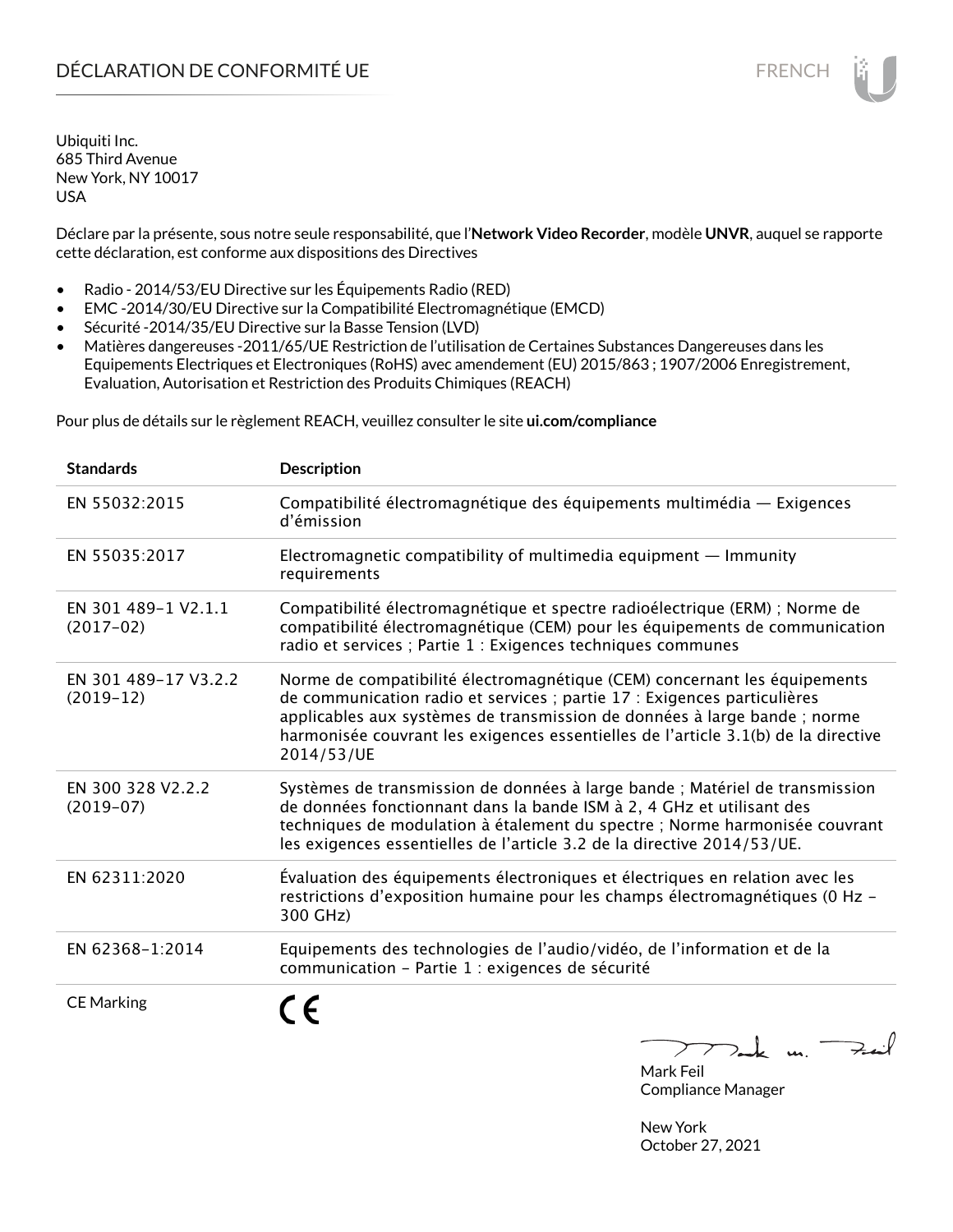Por la presente declaramos bajo nuestra exclusiva responsabilidad que el **Network Video Recorder**, modelo **UNVR**, al que se refiere esta declaración, es conforme con las disposiciones de las Directivas

- Radio 2014/53/EU Directiva de Equipos de Radio (RED)
- EMC -2014/30/Directiva de Compatibilidad Electromagnética de la UE (EMCD)
- Seguridad -2014/35/Directiva de Baja Tensión de la UE (LVD)
- Materiales Peligrosos -2011/65/UE Restricción de la Utilización de Determinadas Sustancias Peligrosas en Aparatos Eléctricos y Electrónicos (RoHS) con la enmienda (UE) 2015/863; 1907/2006 Registro, Evaluación, Autorización y Restricción de Sustancias Químicas (REACH)

Para más detalles sobre el REACH, consulte **ui.com/compliance**

| <b>Standards</b>                    | <b>Description</b>                                                                                                                                                                                                                                                                                  |
|-------------------------------------|-----------------------------------------------------------------------------------------------------------------------------------------------------------------------------------------------------------------------------------------------------------------------------------------------------|
| EN 55032:2015                       | Compatibilidad electromagnética de equipos multimedia. Requisitos de emisión                                                                                                                                                                                                                        |
| EN 55035:2017                       | Electromagnetic compatibility of multimedia equipment $-$ Immunity<br>requirements                                                                                                                                                                                                                  |
| EN 301 489-1 V2.1.1<br>$(2017-02)$  | Cuestiones de Compatibilidad Electromagnética y Espectro de Radiofrecuencia<br>(ERM). Compatibilidad electromagnética (CEM): norma para equipos de radio y<br>servicios. Parte 1: Requisitos técnicos comunes                                                                                       |
| EN 301 489-17 V3.2.2<br>$(2019-12)$ | Norma de Compatibilidad Electromagnética (CEM) para equipos y servicios<br>radioeléctricos; Parte 17: Condiciones específicas para sistemas de transmisión<br>de datos de banda ancha; Norma armonizada que cubre los requisitos<br>esenciales del artículo 3.1.b) de la Directiva 2014/53/UE       |
| EN 300 328 V2.2.2<br>$(2019-07)$    | Sistemas de transmisión de datos de banda ancha; Equipos de transmisión<br>de datos, que funcionan en la banda ISM de 2,4 GHz y utilizan técnicas de<br>modulación de espectro ensanchado; Norma armonizada que cubre los<br>requisitos esenciales según el artículo 3.2 de la Directiva 2014/53/UE |
| EN 62311:2020                       | Evaluación de los equipos electrónicos y eléctricos en relación con las<br>restricciones relativas a la exposición de las personas a los campos<br>electromagnéticos (0 Hz - 300 GHz)                                                                                                               |
| EN 62368-1:2014                     | Equipos de audio y vídeo, de tecnología de la información y de la comunicación<br>- Parte 1: Requisitos de seguridad                                                                                                                                                                                |
| <b>CE Marking</b>                   |                                                                                                                                                                                                                                                                                                     |

 $\downarrow$  m. Fail  $\overline{\phantom{a}}$ 

Mark Feil Compliance Manager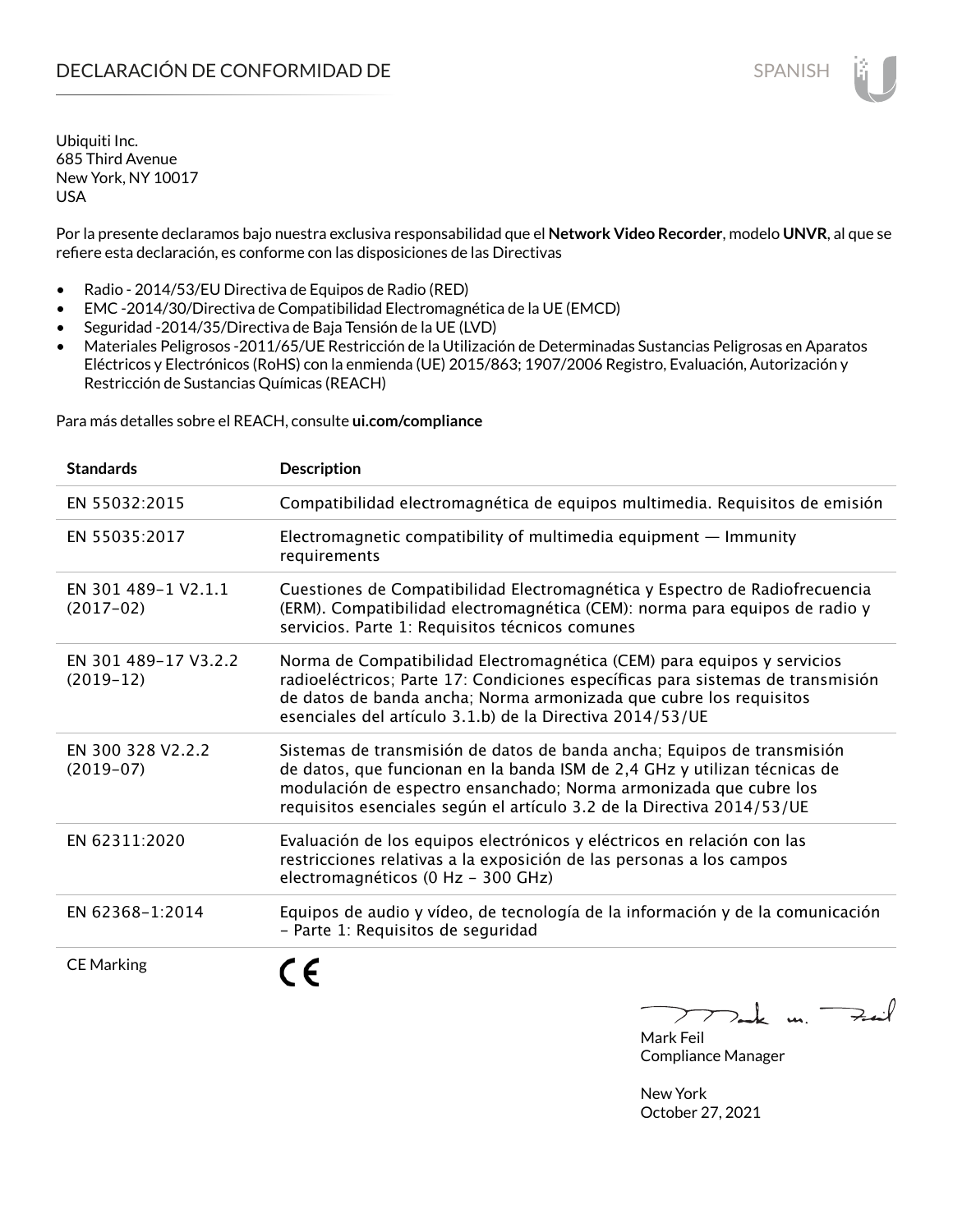# DECLARAȚIA DE CONFORMITATE UE EXECUTE DE ROMANIAN

Ubiquiti Inc. 685 Third Avenue New York, NY 10017 USA

Prin prezenta declarăm sub răspunderea noastră exclusivă că "Network Video Recorder", modelul UNVR, la care se referă această declarație, este în conformitate cu prevederile directivelor următoare:

- Radio 2014/53/EU Radio Equipment Directive (RED) (Directiva UE privind echipamentele radio)
- EMC -2014/30/EU Electromagnetic Compatibility Directive (EMCD) (Directiva UE privind compatibilitatea electromagnetică)
- Siguranță -2014/35/EU Low Voltage Directive (LVD) (Directiva UE privind joasa tensiune)
- Materiale periculoase -2011/65/EU Restriction of the Use of Certain Hazardous Substances in Electrical and Electronic Equipment (RoHS) with amendment (EU) 2015/863 (Directiva UE privind restricția utilizării anumitor substanțe periculoase în echipamentele electrice și electronice (RoHS) cu amendamentele ulterioare); 1907/2006 Registration, Evaluation, Authorization and Restriction of Chemicals (REACH) (Regulamentul Uniunii Europene privind înregistrarea, evaluarea si autorizarea produselor chimice)

Pentru detalii suplimentare referitoare la regulamentul REACH, vă rugăm să consultați site-ul **ui.com/compliance**

| <b>Standards</b>                    | <b>Description</b>                                                                                                                                                                                                                                                                                |
|-------------------------------------|---------------------------------------------------------------------------------------------------------------------------------------------------------------------------------------------------------------------------------------------------------------------------------------------------|
| EN 55032:2015                       | Compatibilitatea electromagnetică a echipamentelor multimedia - Cerințe<br>privind emisiile                                                                                                                                                                                                       |
| EN 55035:2017                       | Electromagnetic compatibility of multimedia equipment $-$ Immunity<br>requirements                                                                                                                                                                                                                |
| EN 301 489-1 V2.1.1<br>$(2017-02)$  | Compatibilitatea electromagnetică și chestiuni legate de spectrul de frecvențe<br>radio (ERM); Standard de compatibilitate electromagnetică (EMC) pentru<br>echipamente și servicii radio; Partea 1: Cerințe tehnice comune                                                                       |
| EN 301 489-17 V3.2.2<br>$(2019-12)$ | Standard de compatibilitate electromagnetică (EMC) pentru echipamente și<br>servicii radio; Partea 17: Condiții specifice pentru sistemele de transmisie<br>a datelor în bandă largă; Standard armonizat privind cerințele esențiale ale<br>articolului 3.1 litera (b) din Directiva 2014/53 / UE |
| EN 300 328 V2.2.2<br>$(2019-07)$    | Sisteme de transmisie pe bandă largă; Echipamente de transmisie de date care<br>funcționează în banda ISM de 2,4 GHz și utilizează tehnici de modulare a benzii<br>largi; Standard armonizat privind cerintele esentiale ale articolului 3.2 din<br>Directiva 2014/53 / UE                        |
| EN 62311:2020                       | Evaluarea echipamentelor electronice și electrice legate de restricțiile expunerii<br>umane la câmpurile electromagnetice (0 Hz - 300 GHz)                                                                                                                                                        |
| EN 62368-1:2014                     | Echipamente tehnologice audio / video, informaționale și de comunicații. Partea<br>1: Cerințe de siguranță                                                                                                                                                                                        |
| <b>CE Marking</b>                   | $\sqrt{2}$                                                                                                                                                                                                                                                                                        |

 $2$ t u Feit  $\sum$ Mark Feil

Compliance Manager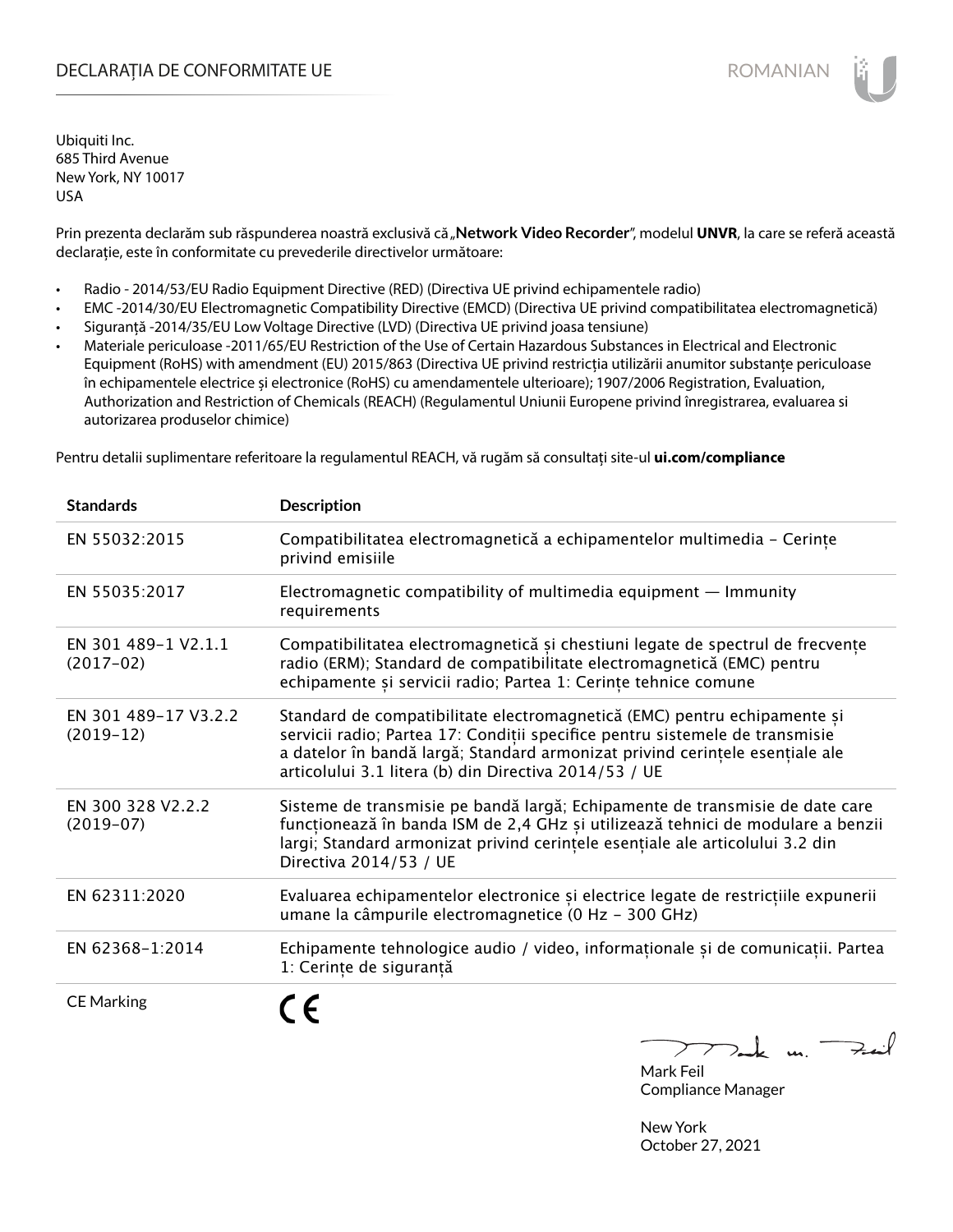# DEKLARACJA ZGODNOŚCI UE POLISH POLISH

Ubiquiti Inc. 685 Third Avenue New York, NY 10017 USA

Niniejszym oświadczam z naszą wyłączną odpowiedzialnością, że **Network Video Recorder**, model **UNVR**, do którego odnosi się niniejsza deklaracja, jest zgodny z przepisami Dyrektyw

- Radio 2014/53/Dyrektywa Sprzętu Radiowego UE (RED)
- EMC -2014/30/Dyrektywa Zgodności Elektromagnetycznej UE (EMCD)
- Bezpieczeństwo -2014/35/Dyrektywa Niskiego Napięcia UE (LVD)
- Materiały Niebezpieczne -2011/65/Restrykcje Dotyczące Użycia NIektórych Niebezpiecznych Substancji w Sprzęcie Elektrycznym i Elektronicznym UE (RoHS) ze zmianą (UE) 2015/863; 1907/2006 Rejestracja, Ocena, Zezwolenie i Restrykcje Dotyczące Chemikaliów (REACH)

Aby uzyskać dodatkowe informacje REACH, należy przejść do **ui.com/compliance**

| <b>Standards</b>                    | <b>Description</b>                                                                                                                                                                                                                                                  |
|-------------------------------------|---------------------------------------------------------------------------------------------------------------------------------------------------------------------------------------------------------------------------------------------------------------------|
| EN 55032:2015                       | Kompatybilność elektromagnetyczna sprzętu multimedialnego – Wymagania<br>emisyjne                                                                                                                                                                                   |
| EN 55035:2017                       | Electromagnetic compatibility of multimedia equipment - Immunity<br>requirements                                                                                                                                                                                    |
| EN 301 489-1 V2.1.1<br>$(2017-02)$  | Kompatybilność elektromagnetyczna i Zagadnienia widma Radiowego (ERM);<br>Standard Kompatybilności ElektroMagnetycznej (EMC) dla sprzętu radiowego i<br>usług; Część 1: Typowe wymagania techniczne                                                                 |
| EN 301 489-17 V3.2.2<br>$(2019-12)$ | Standard Kompatybilności ElektroMagnetycznej (EMC) dla sprzętu radiowego<br>i usług; Część 17: Szczególne warunki dla Szerokopasmowych Systemów<br>Transmisji Danych; Norma zharmonizowana obejmująca zasadnicze wymagania<br>art. 3.1 lit. b) dyrektywy 2014/53/UE |
| EN 300 328 V2.2.2<br>$(2019-07)$    | Szerokopasmowe systemy transmisji; Szprzęt transmisji danych działający w<br>paśmie 2,4 GHz ISM i używający szerokopasmowe techniki modulacyjne; Norma<br>zharmonizowana obejmująca zasadnicze wymagania artykułu 3.2 dyrektywy<br>2014/53/UE                       |
| EN 62311:2020                       | Oszacowanie elektronicznego i elektrycznego sprzętu związanego z<br>ograniczeniami narażenia ludzi na pola elektromagnetyczne (0 Hz - 300 GHz)                                                                                                                      |
| EN 62368-1:2014                     | Audio/wideo, sprzęt technologii informatycznej i komunikacyjnej – Część 1:<br>Wymagania dotyczące bezpieczeństwa                                                                                                                                                    |
| <b>CE Marking</b>                   |                                                                                                                                                                                                                                                                     |

 $\Rightarrow$ iil  $\mu$ 

Mark Feil Compliance Manager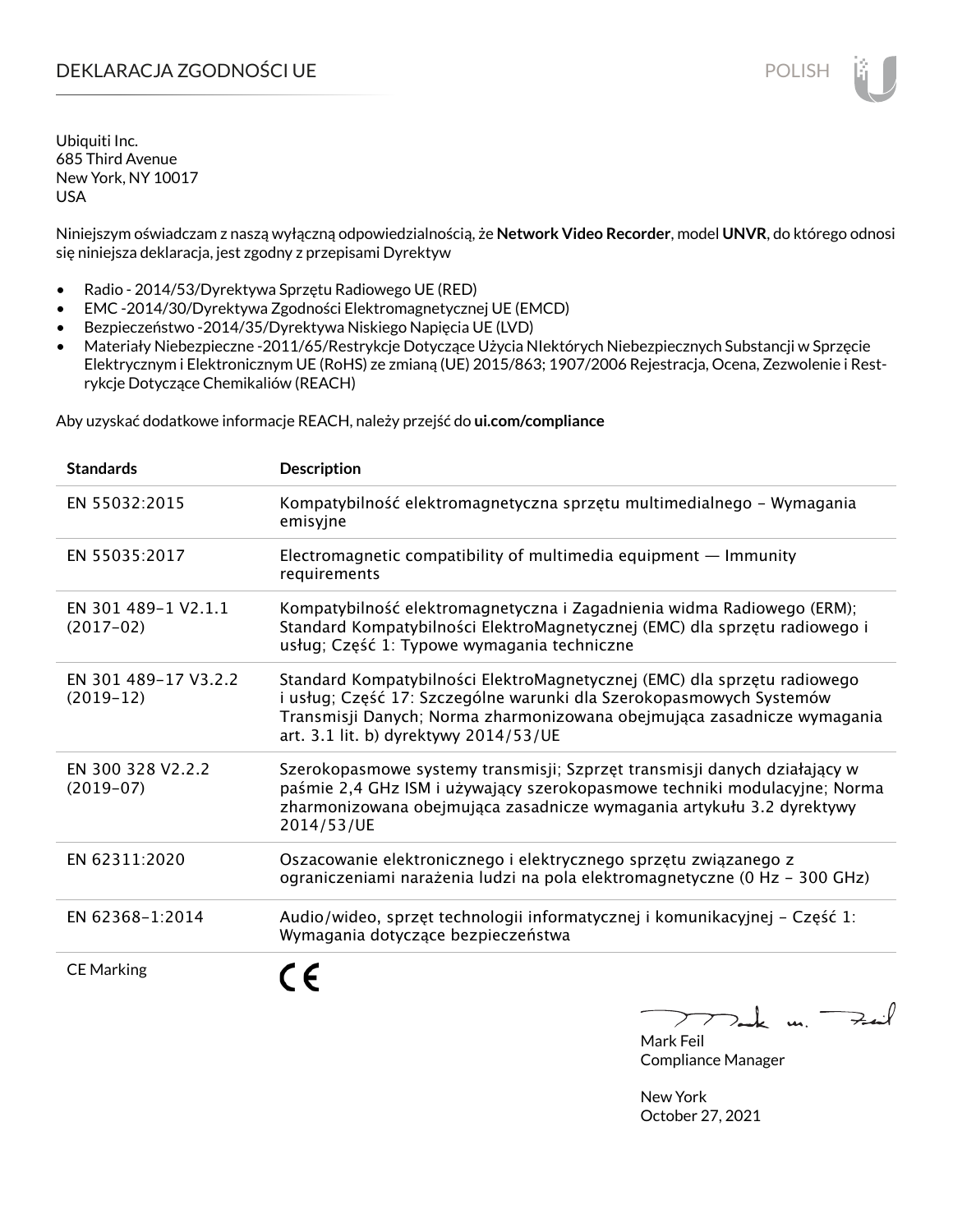# I**ZJAVA EU O SKLADNOSTI** SLOVENIAN

Ubiquiti Inc. 685 Third Avenue New York, NY 10017 USA

S tem dokumentom na lastno odgovornost izjavljamo, da je naprava **Network Video Recorder**, model **UNVR**, na katerega se ta izjava nanaša, v skladu z določbami naslednjih direktiv:

- Radio 2014/53/EU Direktiva o radijski opremi (RED)
- EMC -2014/30/EU Direktiva o elektromagnetni združljivosti (EMCD)
- Varnost -2014/35/EU Direktiva o nizkonapetostni opremi (LVD)
- Nevarne snovi -2011/65/EU Direktiva o omejevanju uporabe nekaterih nevarnih snovi v električni in elektronski opremi (RoHS) s spremembo (EU) 2015/863; 1907/2006 Uredba o registraciji, evalvaciji, avtorizaciji in omejevanju kemikalij (REACH)

Več podrobnosti o REACH uredbi si poglejte na **ui.com/compliance**

| <b>Standards</b>                    | <b>Description</b>                                                                                                                                                                                                                                |
|-------------------------------------|---------------------------------------------------------------------------------------------------------------------------------------------------------------------------------------------------------------------------------------------------|
| EN 55032:2015                       | Elektromagnetna združljivost večpredstavnostne opreme - Zahteve glede<br>elektromagnetnega sevanja                                                                                                                                                |
| EN 55035:2017                       | Electromagnetic compatibility of multimedia equipment $-$ Immunity<br>requirements                                                                                                                                                                |
| EN 301 489-1 V2.1.1<br>$(2017-02)$  | Elektromagnetna združljivost in zadeve v zvezi z radijskim spektrom (ERM) -<br>Standard elektromagnetne združljivosti (EMC) za radijsko opremo in storitve -<br>1. del: Splošne tehnične zahteve                                                  |
| EN 301 489-17 V3.2.2<br>$(2019-12)$ | Standard elektromagnetne združljivosti (EMC) za radijsko opremo in storitve<br>- 17. del: Posebni pogoji za širokopasovne sisteme za prenos podatkov -<br>Harmonizirani standard, ki zajema bistvene zahteve člena 3.1(b) direktive<br>2014/53/EU |
| EN 300 328 V2.2.2<br>$(2019-07)$    | Širokopasovni prenosni sistemi – Oprema za prenos podatkov v frekvenčnem<br>pasu 2,4 GHz ISM, ki uporablja širokopasovne modulacijske tehnike -<br>Harmonizirani standard, ki zajema bistvene zahteve člena 3.2 direktive<br>2014/53/EU           |
| EN 62311:2020                       | Ocena elektronske in električne opreme glede omejevanja izpostavljenosti ljudi<br>elektromagnetnim sevanjem (0 Hz - 300 GHz)                                                                                                                      |
| EN 62368-1:2014                     | Oprema za avdio/video, informacijsko in komunikacijsko tehnologijo - 1. del:<br>Varnostne zahteve                                                                                                                                                 |
| <b>CE Marking</b>                   |                                                                                                                                                                                                                                                   |

m. Fail

Mark Feil Compliance Manager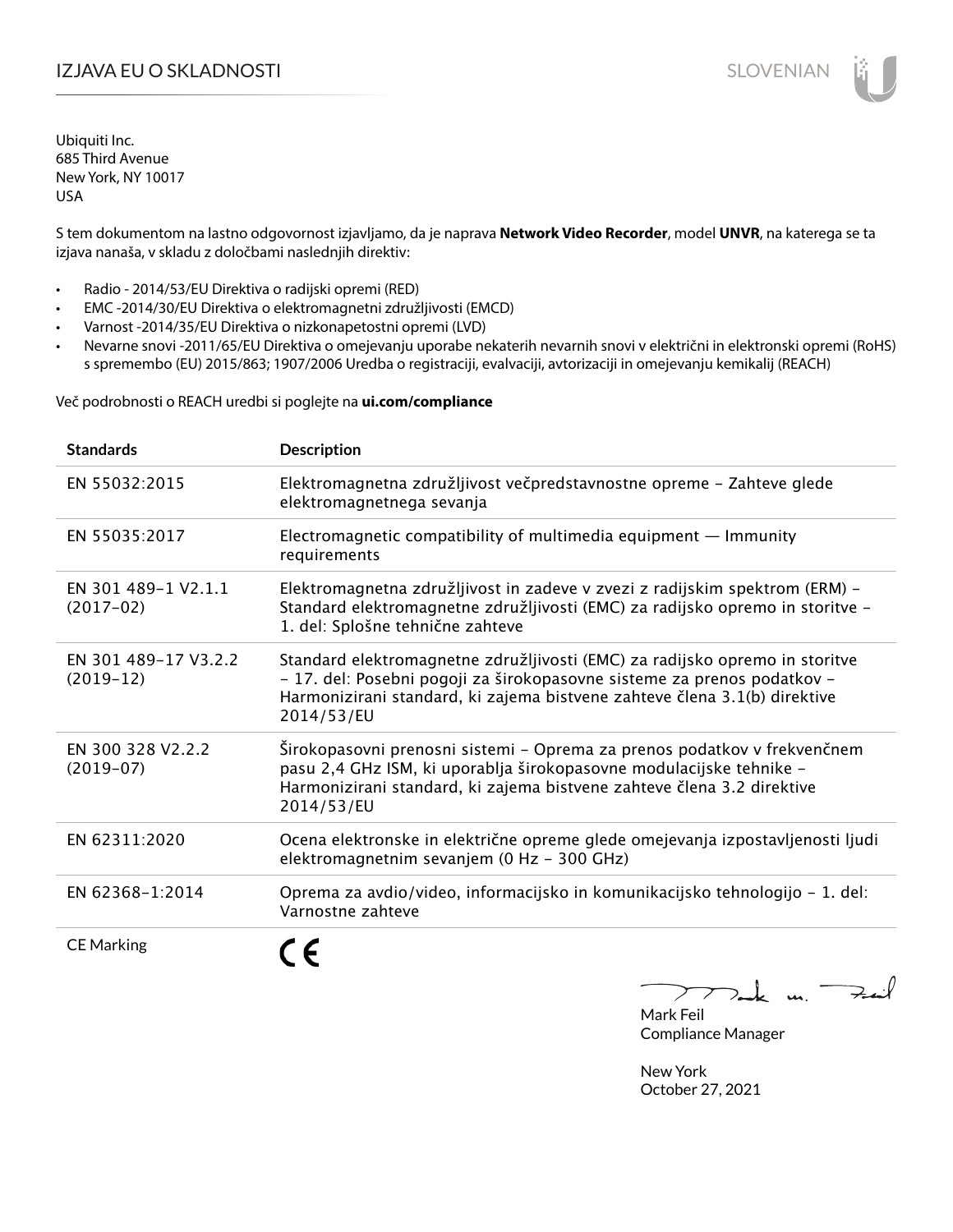Διά του παρόντος δηλώνουμε με αποκλειστική ευθύνη μας ότι το **Network Video Recorder**, μοντέλο **UNVR**, στο οποίο αναφέρεται η παρούσα δήλωση, είναι σύμφωνο με τις διατάξεις των Οδηγιών

- Ραδιοεξοπλισμός Οδηγία Ραδιοεξοπλισμού (RED) 2014/53/ΕΕ
- EMC Οδηγία Ηλεκτρομαγνητικής Συμβατότητας (EMCD) 2014/30/ΕΕ
- Ασφάλεια Οδηγία Χαμηλής Τάσης (LVD) 2014/35/ΕΕ
- Επικίνδυνα Υλικά Περιορισμός της Χρήσης Ορισμένων Επικίνδυνων Ουσιών σε Ηλεκτρικό και Ηλεκτρονικό Εξοπλισμό (RoHS) 2011/65/ΕΕ με τροποποίηση (ΕΕ) 2015/863. Καταχώριση, Αξιολόγηση, Εξουσιοδότηση και Περιορισμός Χημικών Ουσιών (REACH) 1907/2006

Για περισσότερες λεπτομέρειες σχετικά με το REACH, παρακαλούμε ανατρέξτε στη διεύθυνση **ui.com/compliance**

| <b>Standards</b>                    | <b>Description</b>                                                                                                                                                                                                                                                     |
|-------------------------------------|------------------------------------------------------------------------------------------------------------------------------------------------------------------------------------------------------------------------------------------------------------------------|
| EN 55032:2015                       | Ηλεκτρομαγνητική συμβατότητα εξοπλισμού πολυμέσων - Απαιτήσεις<br>εκπομπών                                                                                                                                                                                             |
| EN 55035:2017                       | Electromagnetic compatibility of multimedia equipment - Immunity<br>requirements                                                                                                                                                                                       |
| EN 301 489-1 V2.1.1<br>$(2017-02)$  | Ηλεκτρομαγνητική συμβατότητα και Θέματα Ραδιοφάσματος (ERM). Πρότυπο<br>ηλεκτρομαγνητικής συμβατότητας (EMC) για ραδιοεξοπλισμό και υπηρεσίες.<br>Μέρος 1: Κοινές τεχνικές απαιτήσεις                                                                                  |
| EN 301 489-17 V3.2.2<br>$(2019-12)$ | Πρότυπο ηλεκτρομαγνητικής συμβατότητας (ΕΜC) για ραδιοεξοπλισμό και<br>υπηρεσίες. Μέρος 17: Ειδικοί όροι για Συστήματα Μετάδοσης Δεδομένων<br>Ευρείας Ζώνης · Εναρμονισμένο Πρότυπο που καλύπτει τις βασικές<br>απαιτήσεις του άρθρου 3.1 (β) της Οδηγίας 2014/53 / ΕΕ |
| EN 300 328 V2.2.2<br>$(2019-07)$    | Ευρυζωνικά συστήματα μετάδοσης. Εξοπλισμός μετάδοσης δεδομένων<br>που λειτουργεί στη ζώνη ISM 2,4 GHz και χρησιμοποιεί ευρυζωνικές<br>τεχνικές διαμόρφωσης. Εναρμονισμένο πρότυπο που καλύπτει τις βασικές<br>απαιτήσεις του άρθρου 3.2 της Οδηγίας 2014/53 / ΕΕ       |
| EN 62311:2020                       | Αξιολόγηση ηλεκτρονικού και ηλεκτρικού εξοπλισμού που σχετίζεται με<br>περιορισμούς έκθεσης στον άνθρωπο για ηλεκτρομαγνητικά πεδία (0 Hz -<br>300 GHz)                                                                                                                |
| EN 62368-1:2014                     | Εξοπλισμός τεχνολογίας ήχου/εικόνας, πληροφορικής και επικοινωνιών -<br>Μέρος 1: Απαιτήσεις ασφάλειας                                                                                                                                                                  |
| <b>CE Marking</b>                   |                                                                                                                                                                                                                                                                        |

Tak m. Fail  $\sum$ 

Mark Feil Compliance Manager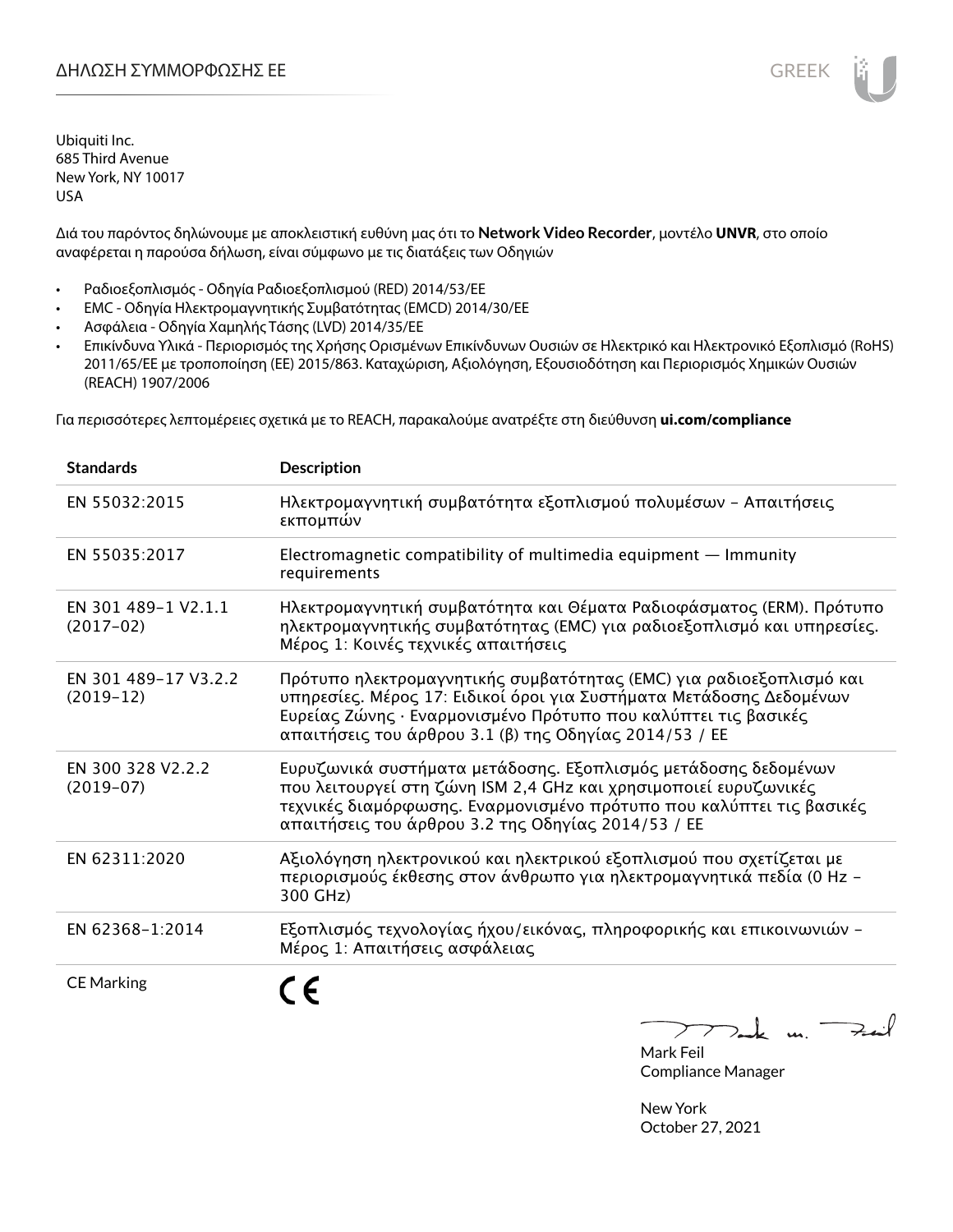# EÚ VYHLÁSENIE O SÚHLASE SLOVAK SLOVAK

Ubiquiti Inc. 685 Third Avenue New York, NY 10017 USA

Týmto prehlasuje, na našu výlučnú zodpovednosť, že **Network Video Recorder**, model **UNVR**, ktorého sa toto vyhlásenie týka, je v súlade s ustanoveniami Smerníc

- Rádio 2014/53/EÚ Smernica o Rádiových Zariadeniach (RED)
- EMC -2014/30/EÚ Smernica o Elektromagnetickej Kompatibilite (EMCD)
- Bezpečnosť -2014/35/EÚ Smernica o Nízkom Napätí (LVD)
- Nebezpečné Materiály -2011/65/EÚ Obmedzenie Používania Určitých Nebezpečných Látok v Elektrických a Elektronických Zariadeniach (RoHS) s dodatkom (EÚ) 2015/863; 1907/2006 Registrácia, Hodnotenie, Autorizácia a Obmedzenie chemikálií (REACH)

Ďalšie informácie o REACH môžete nájsť na **ui.com/compliance**

| <b>Standards</b>                    | <b>Description</b>                                                                                                                                                                                                                                         |
|-------------------------------------|------------------------------------------------------------------------------------------------------------------------------------------------------------------------------------------------------------------------------------------------------------|
| EN 55032:2015                       | Elektromagnetická kompatibilita multimediálnych zariadení - emisné<br>požiadavky                                                                                                                                                                           |
| EN 55035:2017                       | Electromagnetic compatibility of multimedia equipment $-$ Immunity<br>requirements                                                                                                                                                                         |
| EN 301 489-1 V2.1.1<br>$(2017-02)$  | Elektromagnetická kompatibilita a záležitosti rádiového spektra (ERM). Norma<br>elektromagnetickej kompatibility (EMC) pre rádiové zariadenia a služby:<br>Spoločné technické požiadavky                                                                   |
| EN 301 489-17 V3.2.2<br>$(2019-12)$ | Norma elektromagnetickej kompatibility (EMC) na rádiové zariadenia a služby.<br>17. časť: Osobitné podmienky pre širokopásmové systémy prenosu dát.<br>Harmonizovaná norma vzťahujúca sa na základné požiadavky článku 3.1 písm.<br>b) smernice 2014/53/EÚ |
| EN 300 328 V2.2.2<br>$(2019-07)$    | Širokopásmové prenosové systémy. Zariadenia na prenos údajov pracujúce<br>v pásme ISM 2,4 GHz a používajúce širokopásmové modulačné techniky.<br>Harmonizovaná norma vzťahujúca sa na základné požiadavky článku 3.2<br>smernice 2014/53/EÚ                |
| EN 62311:2020                       | Posudzovanie elektronických a elektrických zariadení v súvislosti s<br>obmedzeniami vystavenia ľudí elektromagnetickým poliam (0 Hz - 300 GHz)                                                                                                             |
| EN 62368-1:2014                     | Zariadenia audio/video, informačnej a komunikačnej technológie – časť 1:<br>Bezpečnostné požiadavky                                                                                                                                                        |
| <b>CE Marking</b>                   |                                                                                                                                                                                                                                                            |

 $k$  un  $\rightarrow$  $\sum$ 

Mark Feil Compliance Manager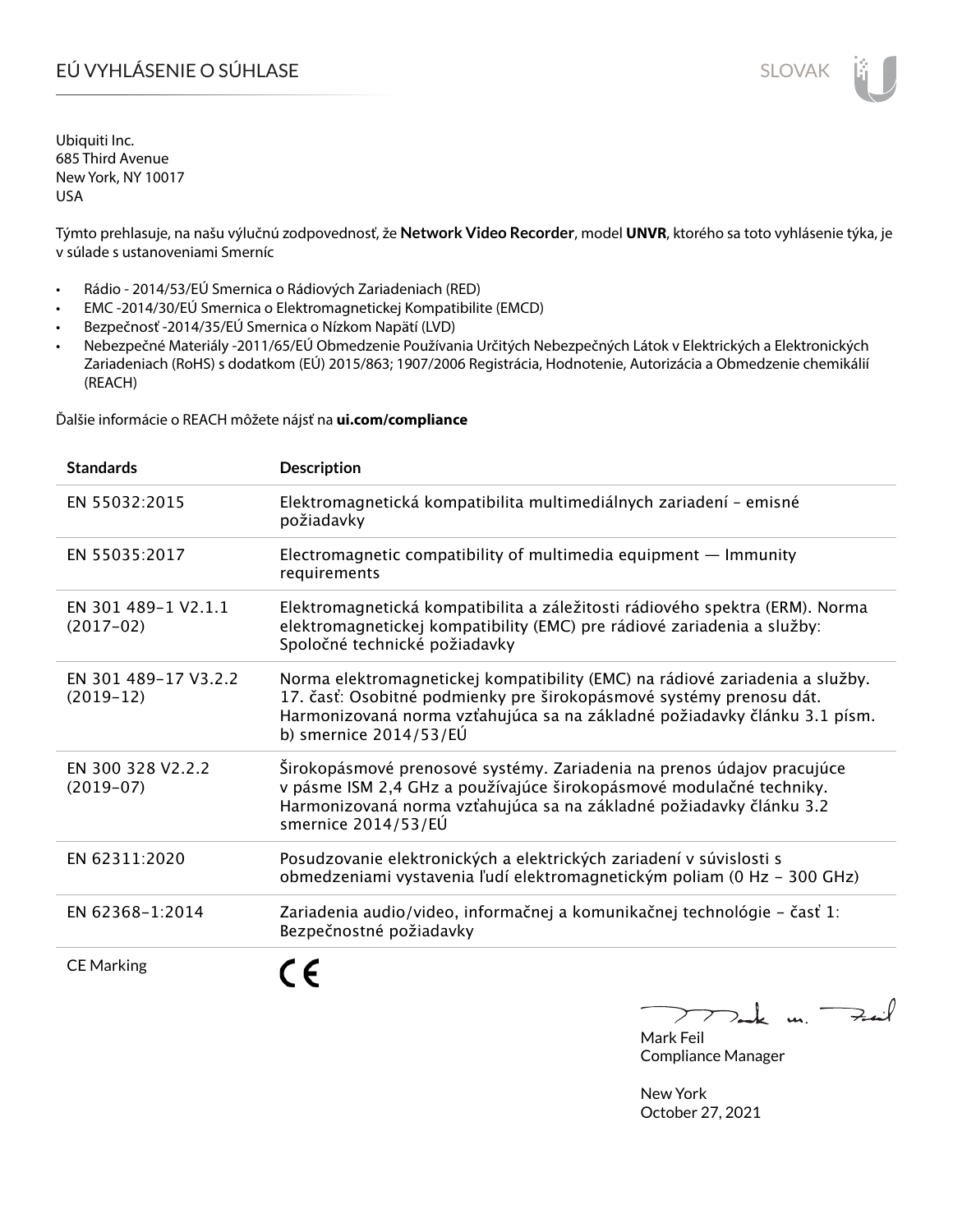# ES ATBILSTĪBAS DEKLARĀCIJA LATVIAN

Ubiquiti Inc. 685 Third Avenue New York, NY 10017 USA

Vienīgi uz savu atbildību deklarējam, ka iekārtas "**Network Video Recorder**" modelis "**UNVR**", uz ko attiecas šī deklarācija, atbilst šādu direktīvu noteikumiem:

- radio 2014/53/ES Radioiekārtu direktīva (RED);
- elektromagnētiskā saderība 2014/30/ES Elektromagnētiskās saderības direktīva (EMCD);
- drošība 2014/35/ES Zemsprieguma direktīva (LVD);
- bīstami materiāli 2011/65/ES Atsevišķu bīstamu ķīmisko vielu izmantošanas ierobežojumi elektriskajās un elektroniskajās iekārtās (RoHS) ar grozījumu (ES) 2015/863; 1907/2006 Ķīmisko vielu reģistrēšana, novērtēšana, atļaušana un ierobežošana (REACH).

Papildinformāciju par REACH lūdzam skatīt tīmekļa vietnē **ui.com/compliance**

| <b>Standards</b>                    | <b>Description</b>                                                                                                                                                                                                                                          |
|-------------------------------------|-------------------------------------------------------------------------------------------------------------------------------------------------------------------------------------------------------------------------------------------------------------|
| EN 55032:2015                       | Multivides iekārtu elektromagnētiskā saderība - Emisijai piemērojamās prasības                                                                                                                                                                              |
| EN 55035:2017                       | Electromagnetic compatibility of multimedia equipment - Immunity<br>requirements                                                                                                                                                                            |
| EN 301 489-1 V2.1.1<br>$(2017-02)$  | Elektromagnētiskā saderība un radiofrekvenču spektra jautājumi (ERM);<br>Elektromagnētiskās saderības (EMS) standarts radioiekārtām un dienestiem; 1.<br>daļa: Vispārējās tehniskās prasības                                                                |
| EN 301 489-17 V3.2.2<br>$(2019-12)$ | Elektromagnētiskās saderības (EMS) standarts radioiekārtām un dienestiem;<br>17. daļa: Īpašie nosacījumi platjoslas datu pārraides sistēmām; Saskaņotais<br>standarts, kas atbilst Direktīvas 2014/53/ES 3. panta 1. punkta b) apakšpunkta<br>pamatprasībām |
| EN 300 328 V2.2.2<br>$(2019-07)$    | Platjoslas pārraides sistēmas; Datu pārraides iekārtas, kas darbojas 2,4 GHz<br>ISM joslā un izmanto platjoslas modulācijas paņēmienus; Saskaņotais standarts,<br>kas atbilst Direktīvas 2014/53/ES 3. panta 2. punkta pamatprasībām                        |
| EN 62311:2020                       | Elektronisko un elektrisko iekārtu novērtēšana attiecībā uz ierobežojumiem 0<br>Hz-300 GHz elektromagnētisko lauku iedarbībai uz cilvēkiem                                                                                                                  |
| EN 62368-1:2014                     | Audio/video, informācijas un komunikācijas tehnoloģiju aprīkojums - 1. daļa:<br>Drošības prasības                                                                                                                                                           |
| <b>CE Marking</b>                   |                                                                                                                                                                                                                                                             |

Tak un Fail  $\triangleright$ 

Mark Feil Compliance Manager